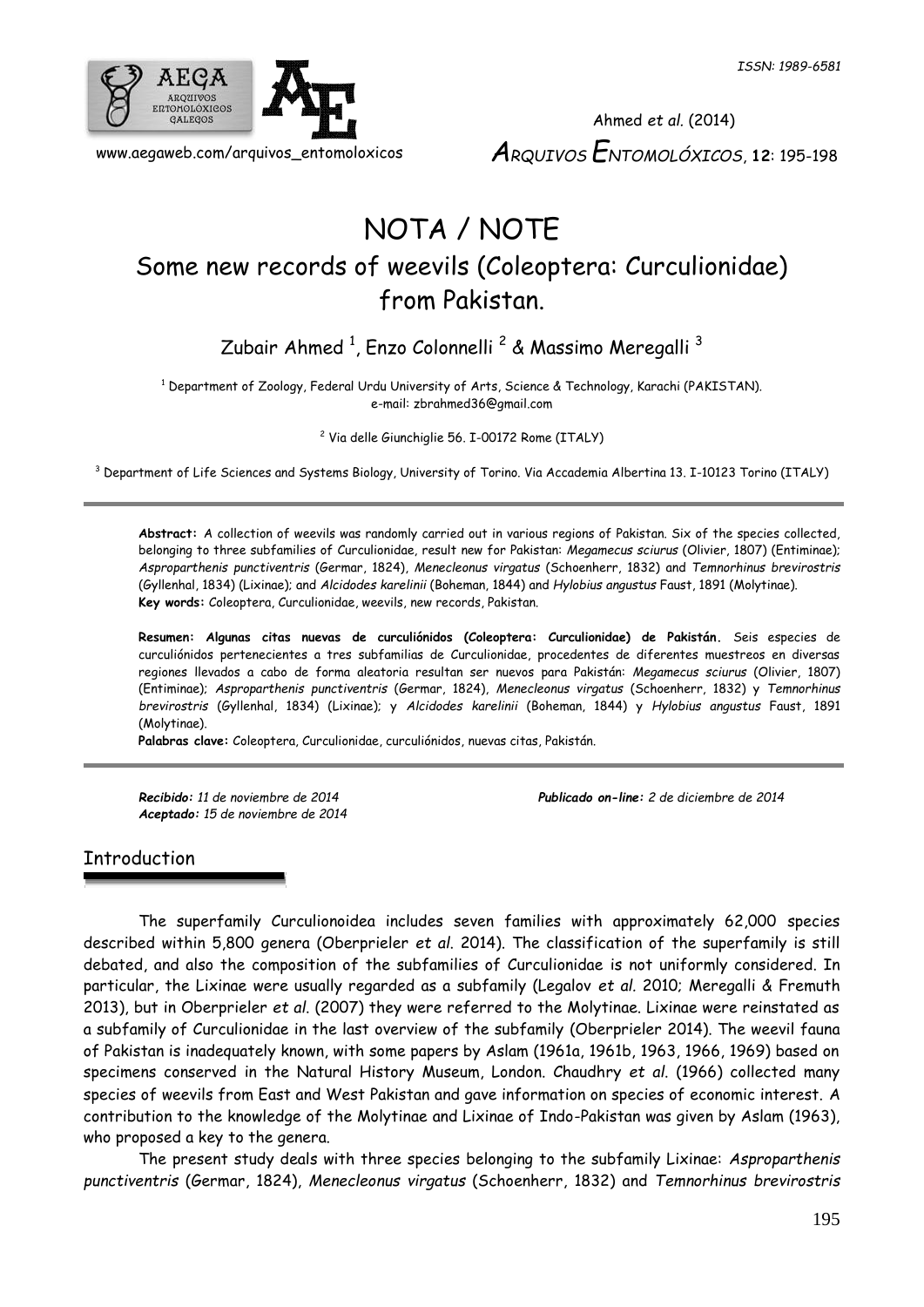(Gyllenhal, 1834); two species of Molytinae: *Alcidodes karelinii* (Boheman, 1844) and *Hylobius angustus* Faust, 1891; and one species of Entiminae: *Megamecus sciurus* (Olivier, 1807). A further species of Lixinae was recently reported as new for Pakistan (Ahmed *et al*. 2014). Two of the species here reported as new for Pakistan (*Hylobius angustus* and *Megamecus sciurus*) were actually cited in a checklist of weevils of Pakistan (Hashmi & Tashfeen 1992), but this checklist has a great number of mistakes in identification and nomenclature, with even the same species being listed more than once (e.g., *Ammocleonus aschabadensis* Faust, 1884 listed once with the correct name and once as a distinct species, *A. ashadensis* [sic], *M. sciurus* listed once as *Tanymecus sciurus* and once as *Esamus sciurus*, *Cleonis pigra* Scopoli, 1763 listed as *Cleonus (Tanymecus) piger*, thus mixing two subfamilies (Lixinae and Entiminae) between genus and subgenus, etc.), so that all data there reported are unreliable and need to be confirmed. Lyal & Curran (2000) investigated nomenclature and host plants of fifteen species of *Alcidodes* Marshall, 1939 from south-east Asia but they did not include *Alcidodes karelinii. Asproparthenis punctiventris* was actually listed from Pakistan in the *Catalogue of Palaearctic Coleoptera* (Meregalli & Fremuth, 2013), but the data were taken from personal information of the third author and not from published sources.

# Material and methods

Specimens were collected by beating of bushes and hand picking. Specimens were identified by the second and third authors.

# Results

#### **Curculionidae: Entiminae: Tanymecini**

#### *Megamecus sciurus* (Olivier, 1807)

**Material examined:** Pakistan, Province Khyber Pakhtoonkhwa, District Lower Dir, Tehsil Timergara, Village Thrai, 1♂, 20.VI.2011, leg. Ataullah; Province Sind, District Tharparkar, Town Mithi, 2♂♂, 3♀♀, 17.VI.2012, leg. Ahmed Z.

**Remarks:** A species broadly distributed in India and West Bengal (Supare *et al.* 1990). It was observed to damage leaves of cotton and sugarcane (Nair 1986).

#### **Curculionidae: Lixinae: Cleonini**

#### *Asproparthenis punctiventris* (Germar, 1824)

**Material examined:** Pakistan, Province Balochistan, District Nushki, Village Zanginawar, 1♂, 16.VI.2012, leg. Shuja Jan.

**Remarks:** A pest of beet cultivation, broadly distributed in Europe, Asia and northern Africa (Meregalli & Fremuth, 2013).

#### *Menecleonus virgatus* (Schoenherr, 1832)

**Material examined:** Pakistan, Province Balochistan, District Nushki, Village Zanginawar, 1♀, 16.VI.2012, leg. Shuja Jan.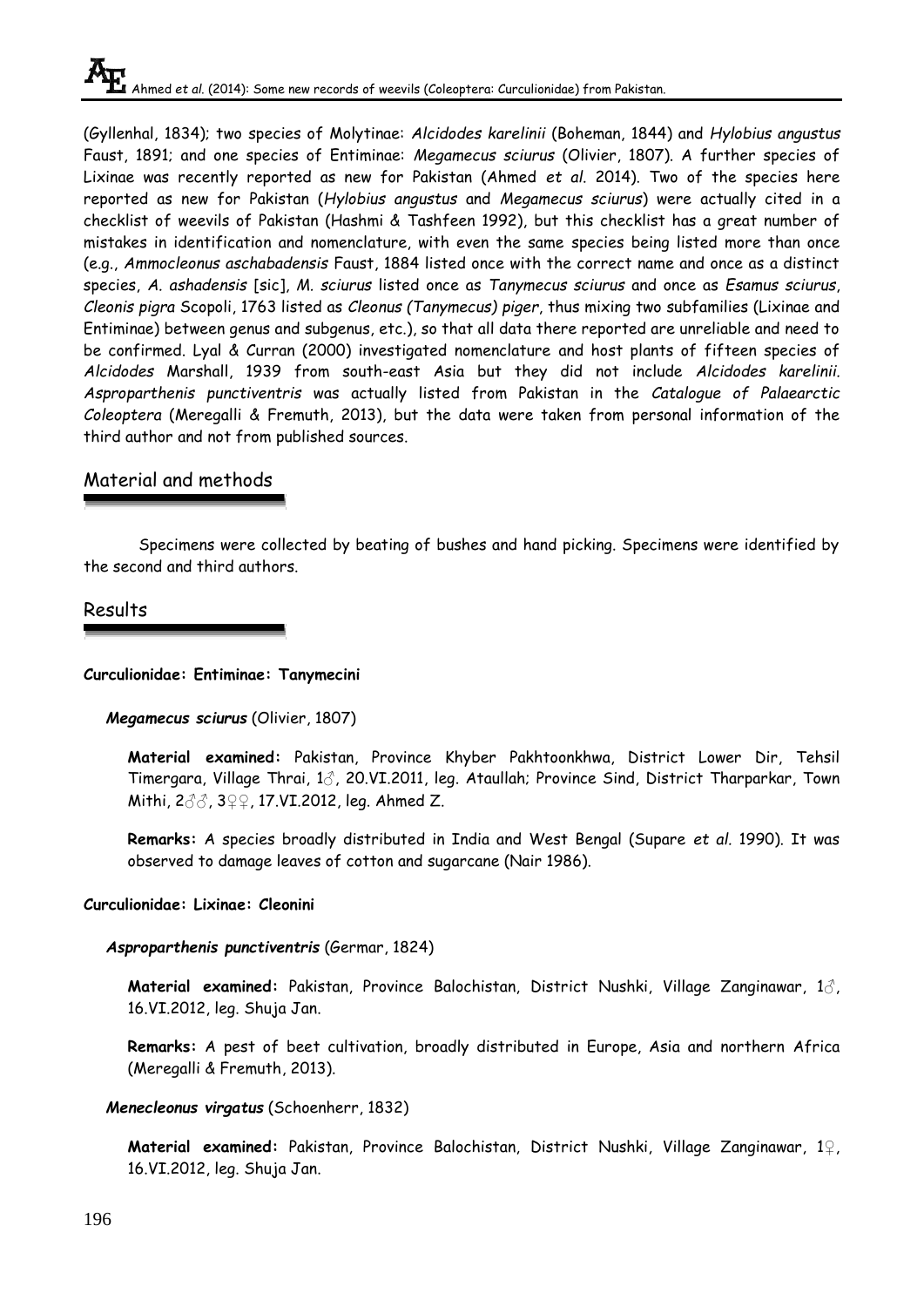**Remarks:** A species distributed in Caucasus, central and western Asia (Meregalli & Fremuth, 2013), previously known as *M. anxius* (Gyllenhal, 1834). Possibly associated with Chenopodiaceae as other species of the genus (Ter-Minasyan 1988).

#### *Temnorhinus brevirostris* (Gyllenhal, 1834)

**Material examined:** Pakistan, Province Balochistan, District Nushki, Village Zanginawar, 1♀, 16.VI.2012, leg. Shuja Jan; Province Sind, District Tharparkar, Town Mithi, 1♀, 22.VI.2012, leg. Ahmed Z.

**Remarks:** A species broadly distributed in northern Africa, including the Canary Islands, Arabian Peninsula, western and central Asia (Meregalli & Fremuth, 2013). Associated with Chenopodiaceae (Meregalli, personal observation in northern Africa).

#### **Curculionidae: Molytinae: Hylobiini**

*Hylobius angustus* Faust, 1891

**Material examined:** Pakistan, Province Khyber Pakhtoonkhwa, District Lower Dir, Tehsil Timergara, Village Thrai, 1♂, 20.VI.2011, leg Ataullah.

**Remarks:** A species described of northern India and also present in Nepal (Meregalli, unpublished data). Morphologically very similar to, and possibly a synonym of, *H. longulus* Faust 1882, widely distributed in central and south-eastern Siberia (Meregalli & Fremuth, 2013).

#### **Curculionidae: Molytinae: Mecysolobini**

#### *Alcidodes karelinii* (Boheman, 1844)

**Material examined:** Pakistan, Province Khyber Pakhtoonkhwa, District Lower Dir, Tehsil Timergara, Village Thrai, 1♂, 20.VI.2011, leg. Ataullah.

**Remarks:** A species known from Caucasus, central Asia and India (Meregalli & Fremuth, 2013).

#### Acknowledgement

The authors thank the colleagues who helped in the collection in different localities of Pakistan.

## References

Ahmed, Z.; Meregalli, M. & Raza, H. 2014. A new record of the weevil *Pycnodactylopsis tomentosa*  (Fåraeus, 1842) (Coleoptera: Curculionidae) from Sindh, Pakistan. *Pakistan Journal of Zoology,* **46**(3): 888.

Aslam, N.A. 1961a. On Indo-Pakistan *Leptomias* Faust (Coleoptera: Curculionidae) and allied genera. *The Annals and Magazine of Natural History*, (13)**4**: 321-339.

Aslam, N.A. 1961b. An assessment of some internal characters in the higher classification of the Curculionidae s.l. (Coleoptera). *Transactions of the Royal Entomological Society*, London, **113** (Pt. 14): 417-480.